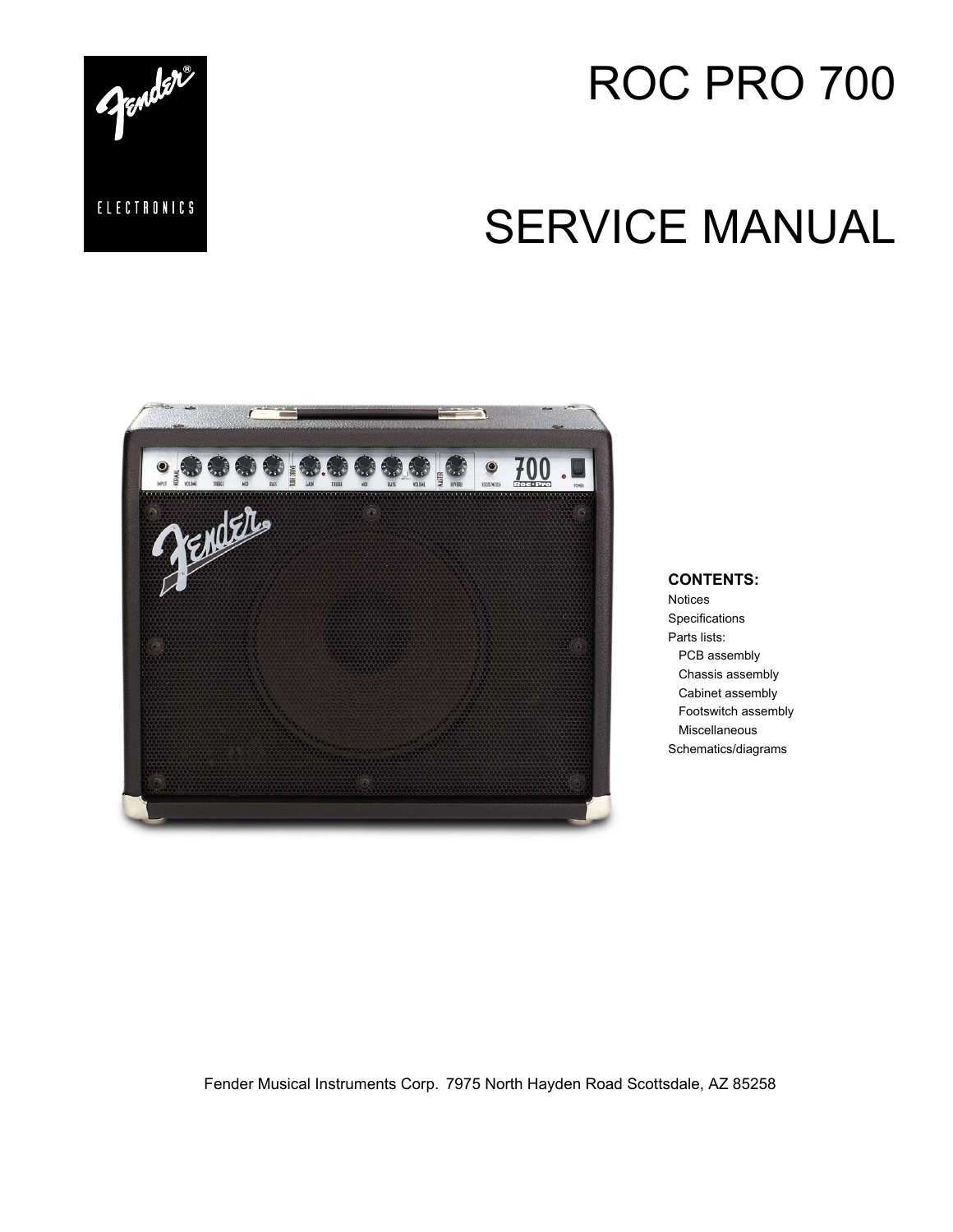## ROC PRO 700

(This is the model name for warranty claims)

## SERVICE MANUAL

#### **MAY 1996**

## **IMPORTANT NOTICE:**

The information contained herein is CONFIDENTIAL and PROPRIETARY to Fender Musical Instruments Corp. It is disclosed solely for use by qualified technicians for purposes of equipment maintenance and service. It is not to be disclosed to others without the expressed permission of Fender Musical Instruments Co. All specifications subject to change without notice.

For warranty repair service, only Fender specified part numbers are to be used. It is recommended they also be used for post-warranty maintenance and repair.

Parts marked with an asterisk (\*) indicate the required use of that specific part. This is necessary for RELIABILITY and SAFETY requirements. **DO NOT USE A SUBSTITUTE!**

A coded naming convention is used in the description of certain parts. The codes and what they mean are as follows:

| <b>CAPACITOR CODES</b> |          |                                 | <b>HARDWARE CODES</b> |          |                           |  |
|------------------------|----------|---------------------------------|-----------------------|----------|---------------------------|--|
|                        |          |                                 |                       |          |                           |  |
| CAP AE                 | $=$      | Aluminum Electrolytic           | <b>BLX</b>            | $=$      | <b>Black Oxide</b>        |  |
| CAP CA                 | $=$      | Ceramic Axial                   | CR.                   | $=$      | <b>Chrome Plated</b>      |  |
| CAP CD                 | $=$      | Ceramic Disk                    | <b>HWH</b>            | $=$      | Hex Washer Head           |  |
| CAP MPF                | $\equiv$ | <b>Metalized Polyester Film</b> | м                     | $=$      | Machine Screw             |  |
| CAP MY                 | $=$      | Mylar                           | ΝI                    | $=$      | Nickel Plated             |  |
| CAP PFF                | $=$      | Polyester Film/Foil             | <b>OHP</b>            | $=$      | <b>Oval Head Phillips</b> |  |
|                        |          |                                 | PB.                   | $\equiv$ | Particle Board            |  |
| <b>RESISTOR CODES</b>  |          |                                 | <b>PHP</b>            | $=$      | Pan Head Phillips         |  |
|                        |          |                                 | <b>PHPS</b>           | $\equiv$ | Pan Head Phillips Sems    |  |
| <b>RESCC</b>           | $\equiv$ | Carbon Comp                     | <b>SMA</b>            | $=$      | Sheet Metal "A" Point     |  |
| RES CF                 | $=$      | Carbon Film                     | <b>SMB</b>            | $=$      | Sheet Metal "B" Point     |  |
| RES FP                 | $=$      | Flame Proof                     | SS                    | $=$      | <b>Stainless Steel</b>    |  |
| <b>RES MF</b>          | $=$      | Metal Film                      | TF                    | $=$      | <b>Thread Forming</b>     |  |
| <b>RES WW</b>          | $=$      | Wire Wound                      | ΖI                    | $=$      | <b>Zinc Plated</b>        |  |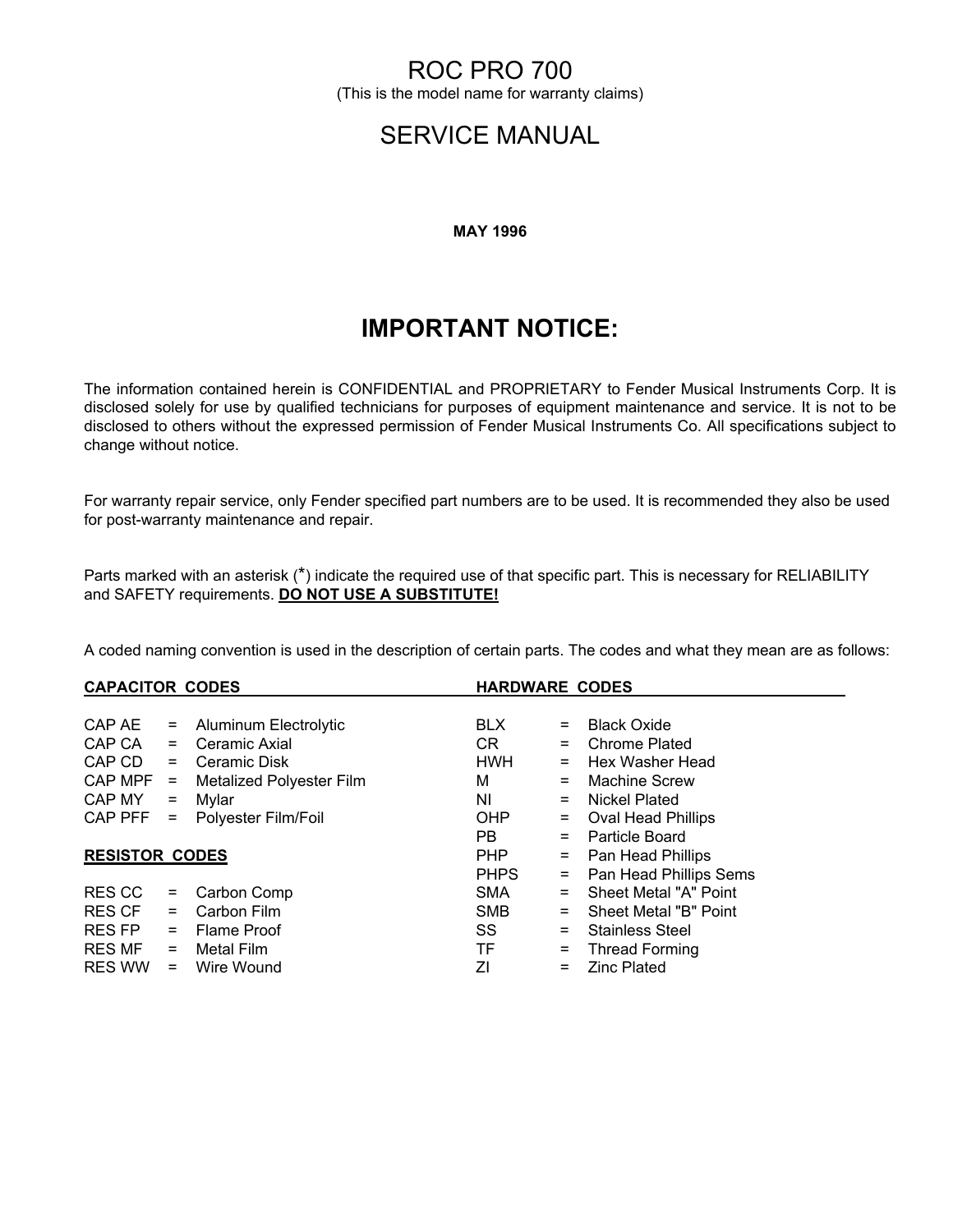# ROC PRO 700

# **SPECIFICATIONS**

| <b>Product Release No.:</b> | PR 242 (This is not a model number)                                                                          |
|-----------------------------|--------------------------------------------------------------------------------------------------------------|
| Input impedance:            | $>1$ M $\Omega$                                                                                              |
| <b>Nominal level:</b>       | 100mV                                                                                                        |
| <b>Power output:</b>        | 65 Watts RMS into 8 $\Omega$ @ 5% THD                                                                        |
| <b>Effects loop</b>         | Nominal level; Selectable +4, -7, -16 dBV<br>Output Impedance: $1.2k\Omega$<br>Input Impedance: $100k\Omega$ |

| Dimensions: | Height: 16.5"<br>Width: 20.5"<br>Depth: 9.75" | $(41.9 \text{ cm})$<br>$(52.0 \text{ cm})$<br>$(24.7 \text{ cm})$ |
|-------------|-----------------------------------------------|-------------------------------------------------------------------|
| Weight:     | 30 lbs.                                       | $(13.6 \text{ kg})$                                               |

*Product specifications are subject to change without notice*

# **PARTS LIST**

**PRINTED CIRCUIT BOARD ASSEMBLY**

| QTY | <b>PART#</b> | <b>DESCRIPTION</b>                   | <b>REFERENCE DESIGNATION</b> |
|-----|--------------|--------------------------------------|------------------------------|
|     | 041481001    | PCB ASSY PERFORMER 650 ALL V'S       | (STUFFED)                    |
|     | 028104       | <b>BUTTON PUSH SWITCH BLACK</b>      | (@S2)                        |
|     | 028577       | CABLE ASSY REVERB 30"                | $(QP1-4)$                    |
| 2   | 029719       | CABLE FLAT 5CKT 10"                  | (QP5, 6)                     |
| 4   | 038689       | CAP AE AX .47uF 100V 20%             | C <sub>16</sub> , 17, 33, 37 |
| 4   | 026517       | CAP AE AX 2.2uF 50V<br><b>20%</b>    | C9,41,42,44                  |
|     | 038691       | CAP AE AX 4.7uF<br>50V<br><b>20%</b> | C43                          |
|     | 038692       | 20%<br>50V<br>CAP AE AX 10uF         | C61                          |
|     | 025960       | CAP AE AX 22uF 16V<br>20%            | C4, 10, 32, 34, 47, 48, 60   |
| 2   | 028471       | CAP AE RDL 47uF 50V 20%              | C45.46                       |
| 2   | 028492       | CAP AE RDL 1000uF<br>16V 20%         | C53,54                       |
| 2   | 028042       | CAP AE RDL 2200uF<br>50V             | C51.52                       |
|     | 038873       | CAP CA<br>22PF 100V 5%               | C40                          |
|     | 039256       | CAP CA<br>68PF 100V 5%               | C <sub>31</sub>              |
| 3   | 038699       | 100PF<br>CAP CA<br>100V<br>5%        | C8, 18, 36                   |
|     | 039260       | 5%<br>CAP CA<br>270PF<br>100V        | C7                           |
| 3   | 038701       | CAP CA 470PF<br>50V<br>5%            | C <sub>15</sub> , 26, 28     |
|     | 038874       | 5%<br>CAP CA 560PF 50V               | C <sub>22</sub>              |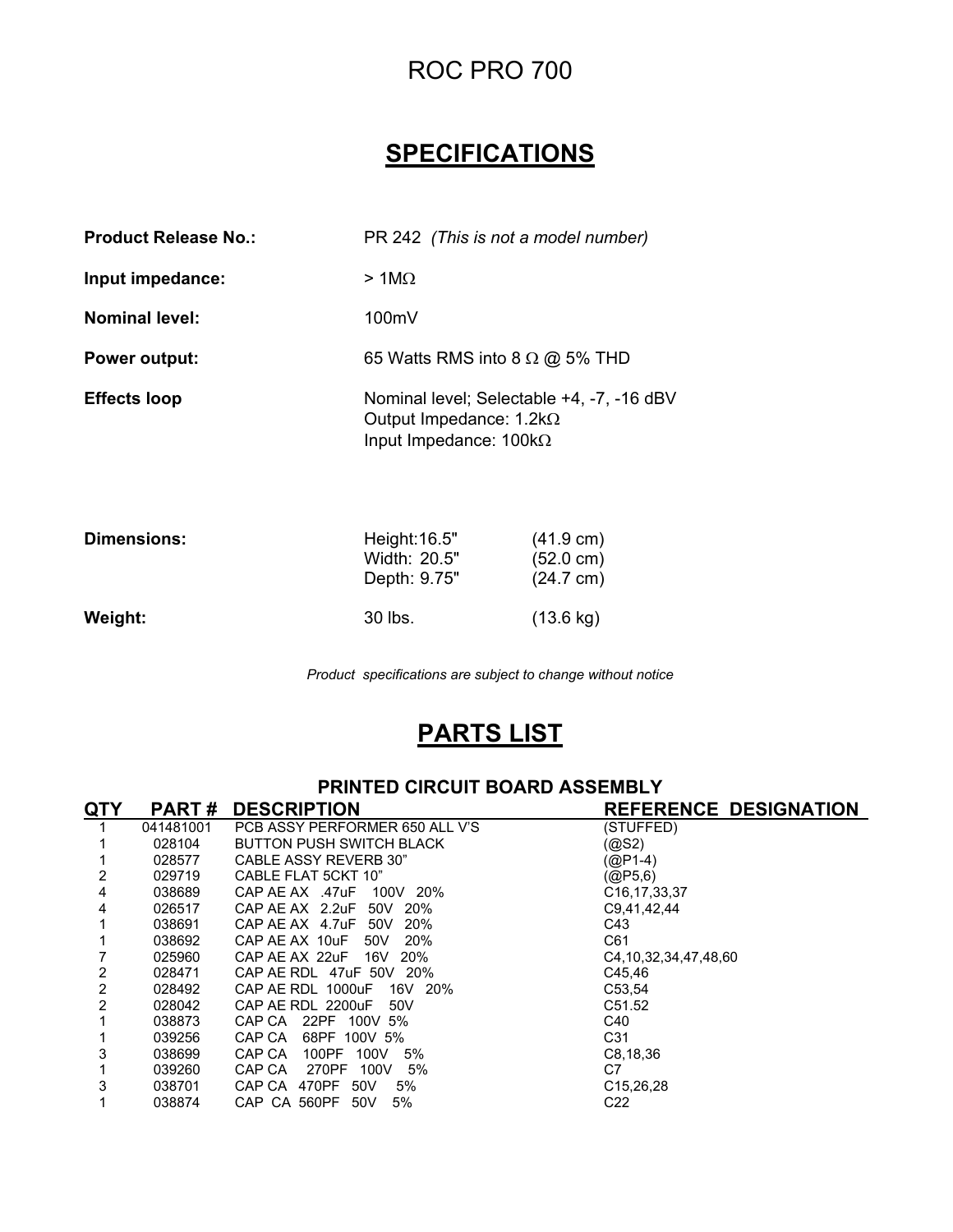# ROC PRO 700 **PRINTED CIRCUIT BOARD ASSEMBLY (CONT)**

| 039263<br>CAP CA 1000PF 50V 5%<br>C <sub>21</sub><br>$\mathbf{1}$<br>C35<br>1<br>039265<br>CAP CA 1000PF 50V 5%<br>CAP CA 2200PF 100V 5%<br>CAP CA 3300PF 100V 5%<br>CAP CA 4700PF 50V 5%<br>CAP MPF .1uF 63V 10%<br>CAP MPF .22uF 63V 10%<br>CAP MPF .47uF 63V 10%<br>CAP PFF RDL .015uF 100V 10%<br>CAP PFF RDL .033uF 100V 10%<br>CAP PF<br>C11<br>039266<br>1<br>$\boldsymbol{2}$<br>C <sub>2,3</sub><br>039268<br>$\mathsf 3$<br>C27,49,50<br>027278<br>$\boldsymbol{2}$<br>027281<br>C6,30<br>3<br>027286<br>C5, 29, 55<br>1<br>C <sub>38</sub><br>036234<br>$\overline{7}$<br>033591<br>C12, 13, 14, 25, 39, 56, 58<br>8<br>033592<br>C1, 19, 20, 23, 24, 57, 59, 62<br>1<br>027937<br>R <sub>12</sub><br>(MID/CH1)<br>3<br>027940<br>R10,11,53(TREBLE/CH1,BASS/CH1<br>BASS/CH2)<br>CONTROL SNAPIN 50K B TAPER<br>4<br>027941<br>R19,44,52,75(VOLUME/CH1,MID /CH2<br>TREBLE/CH2REVERB<br><b>R28</b><br>1<br>CONTROL SNAPIN 50K 30C TAPER<br>(GAIN)<br>027943<br>(VOLUME/CH2)<br>$\mathbf 1$<br>CONTROL SNAPIN 100K B TAPER<br>R47<br>027945<br>25<br>006260<br>CR1-3,6-14,19,21,31,35-37,39-42<br><b>DIODE 1N4448 75PRV</b><br>4<br>DIODE 1N5402 RECTIFIER 200PRV 3AMP C&F<br>CR25-28<br>020534<br>$\overline{c}$<br>DIODE 1N4003 200PRV 1 AMP<br>CR23,24<br>064089<br>$\overline{\mathbf{4}}$<br>DIODE BIAS BYV26D LEAD FORMED<br>CR15-18<br>028776<br>$\overline{\mathbf{c}}$<br>DIODE ZEN 1N5228B 3.9V .5W5%<br>DIODE ZEN 1N5353B 16V 5W 5%<br>DIODE ZEN 1N5341B 6.2V 5W 5%<br>FSTN TAB MALE .250X.032 PCB MT<br>027329<br>CR20,22<br>$\overline{2}$<br>CR29,30<br>028119<br>$\overline{c}$<br>041320<br>CR4,5<br>10<br>CP1-5,7-11<br>025802<br>$\overline{c}$<br>FSTN TAB MALE PCT MT .187X.032<br>026000<br>CP6,12<br>$\mathbf 2$<br>FUSE CLIP PCB .250 & 5MM FUSE<br>FUSE QA 1-1/4X1/4 250V 2AMP<br>FUSE QA 20mmX5mm 250V 1AMP<br>XF <sub>1</sub><br>025996<br>1<br>F <sub>1</sub><br>048827<br>(100V/120V ONLY)<br>$\mathbf{1}$<br>F <sub>1</sub><br>020789<br>(EXPORT 230V ONLY)<br>$\mathbf{1}$<br>028497<br><b>HEATSINK PLATE</b><br>(TRANSISTOR MOUNT)<br>$\overline{7}$<br>016795<br>IC DUAL OP AMP TL072<br>$U1-6,8$<br>$\mathbf 1$<br>IC OP AMP MC1436/SG1436Y<br>INSULATOR MICA TO-218<br>U7<br>028047<br>$\boldsymbol{2}$<br><b>INSULATOR MICA TO-218</b><br>040903<br>(QQ5, 6)<br>$\mathsf 3$<br>JACK PHONE PCB STEREO PREMIUM<br>031570<br>J1,3,5<br>$\overline{2}$<br>037036<br>JACK PHONE PCB MONO CA PREMIUM<br>J2,4<br>25<br>020888<br>JUMPER WIRE 22GA .5X.175<br>W1-25<br>$\mathbf{1}$<br>025926<br>LED RED PC MOUNT 3MM<br>LD1<br>1<br>LD <sub>2</sub><br>040270<br>LED RED 5MM ROUND PC MT<br>1<br>041480<br>PCB FAB PERFORMER 650<br>(RAW PCB)<br>1<br>R <sub>133</sub><br>025818<br><b>RES CF</b><br>1/4W<br>5% $4.7\Omega$<br>1<br>R71<br>024947<br><b>RES CF</b><br>1/4W<br>5% $47\Omega$<br>$\overline{2}$<br>024956<br>R36,37<br><b>RES CF</b><br>1/4W<br>5% 220 $\Omega$<br>1<br>R <sub>13</sub><br>029604<br><b>RES CF</b><br>1/4W<br>5%<br>$300\Omega$<br>2<br>029451<br><b>RES CF</b><br>5% $430\Omega$<br>R54,59<br>1/4W<br>$\mathbf 1$<br>R127<br>029609<br><b>RES CF</b><br>5% 910Ω<br>1/4W<br>5<br>024965<br><b>RES CF</b><br>1/4W<br>5%<br>1K<br>R22,42,46,63,112<br>1<br><b>RES CF</b><br>5%<br>1.1K<br>028842<br>1/4W<br>R <sub>60</sub><br>$\mathbf 1$<br><b>RES CF</b><br>1/4W<br>5%<br>1.2K<br><b>R58</b><br>024967<br>$\ensuremath{\mathsf{3}}$<br><b>RES CF</b><br>1/4W<br>5%<br>1.5K<br>R35,38,74<br>024969<br>$\overline{\mathbf{4}}$<br>024971<br><b>RES CF</b><br>1/4W<br>5% 2.2K<br>R <sub>18</sub> , 48, 94, 95<br>$\mathbf 1$<br><b>RES CF</b><br>1/4W<br>5%<br>2.7K<br>024972<br>R <sub>61</sub><br>$\boldsymbol{2}$<br>024937<br><b>RES CF</b><br>1/4W<br>5%<br>3.3K<br>R26,29<br>$\mathbf 1$<br><b>RES CF</b><br>3.6K<br>026504<br>1/4W<br>5%<br>R41<br>$\boldsymbol{2}$<br><b>RES CF</b><br>3.9K<br>024975<br>1/4W<br>5%<br>R83,99<br>$\mathbf 1$<br>024977<br><b>RES CF</b><br>1/4W<br>5%<br>4.7K<br>R70<br>$\boldsymbol{2}$<br>028034<br><b>RES CF</b><br>1/4W<br>5%<br>5.1K<br>R6,65<br>1<br>024979<br><b>RES CF</b><br>6.8K<br>1/4W<br>5%<br>R <sub>8</sub><br>1<br><b>RES CF</b><br>5%<br>025942<br>1/4W<br>7.5K<br>R <sub>17</sub><br>1<br>R <sub>25</sub><br>024980<br><b>RES CF</b><br>1/4W<br>5%<br>8.2K<br>8<br><b>RES CF</b><br>024981<br>5% 10K<br>1/4W<br>R68,72,111,114,115,121,122,125<br>1<br>029539<br><b>RES CF</b><br>1/4W<br>5% 13K<br><b>R67</b> | <u>QTY</u> | <b>PART#</b> | <b>DESCRIPTION</b> | <b>REFERENCE DESIGNATION</b> |
|-----------------------------------------------------------------------------------------------------------------------------------------------------------------------------------------------------------------------------------------------------------------------------------------------------------------------------------------------------------------------------------------------------------------------------------------------------------------------------------------------------------------------------------------------------------------------------------------------------------------------------------------------------------------------------------------------------------------------------------------------------------------------------------------------------------------------------------------------------------------------------------------------------------------------------------------------------------------------------------------------------------------------------------------------------------------------------------------------------------------------------------------------------------------------------------------------------------------------------------------------------------------------------------------------------------------------------------------------------------------------------------------------------------------------------------------------------------------------------------------------------------------------------------------------------------------------------------------------------------------------------------------------------------------------------------------------------------------------------------------------------------------------------------------------------------------------------------------------------------------------------------------------------------------------------------------------------------------------------------------------------------------------------------------------------------------------------------------------------------------------------------------------------------------------------------------------------------------------------------------------------------------------------------------------------------------------------------------------------------------------------------------------------------------------------------------------------------------------------------------------------------------------------------------------------------------------------------------------------------------------------------------------------------------------------------------------------------------------------------------------------------------------------------------------------------------------------------------------------------------------------------------------------------------------------------------------------------------------------------------------------------------------------------------------------------------------------------------------------------------------------------------------------------------------------------------------------------------------------------------------------------------------------------------------------------------------------------------------------------------------------------------------------------------------------------------------------------------------------------------------------------------------------------------------------------------------------------------------------------------------------------------------------------------------------------------------------------------------------------------------------------------------------------------------------------------------------------------------------------------------------------------------------------------------------------------------------------------------------------------------------------------------------------------------------------------------------------------------------------------------------------------------------------------------------------------------------------------------------------------------------------------------------------------------------------------------------------------------------------------------------------------------------------------------------------------|------------|--------------|--------------------|------------------------------|
|                                                                                                                                                                                                                                                                                                                                                                                                                                                                                                                                                                                                                                                                                                                                                                                                                                                                                                                                                                                                                                                                                                                                                                                                                                                                                                                                                                                                                                                                                                                                                                                                                                                                                                                                                                                                                                                                                                                                                                                                                                                                                                                                                                                                                                                                                                                                                                                                                                                                                                                                                                                                                                                                                                                                                                                                                                                                                                                                                                                                                                                                                                                                                                                                                                                                                                                                                                                                                                                                                                                                                                                                                                                                                                                                                                                                                                                                                                                                                                                                                                                                                                                                                                                                                                                                                                                                                                                                                                         |            |              |                    |                              |
|                                                                                                                                                                                                                                                                                                                                                                                                                                                                                                                                                                                                                                                                                                                                                                                                                                                                                                                                                                                                                                                                                                                                                                                                                                                                                                                                                                                                                                                                                                                                                                                                                                                                                                                                                                                                                                                                                                                                                                                                                                                                                                                                                                                                                                                                                                                                                                                                                                                                                                                                                                                                                                                                                                                                                                                                                                                                                                                                                                                                                                                                                                                                                                                                                                                                                                                                                                                                                                                                                                                                                                                                                                                                                                                                                                                                                                                                                                                                                                                                                                                                                                                                                                                                                                                                                                                                                                                                                                         |            |              |                    |                              |
|                                                                                                                                                                                                                                                                                                                                                                                                                                                                                                                                                                                                                                                                                                                                                                                                                                                                                                                                                                                                                                                                                                                                                                                                                                                                                                                                                                                                                                                                                                                                                                                                                                                                                                                                                                                                                                                                                                                                                                                                                                                                                                                                                                                                                                                                                                                                                                                                                                                                                                                                                                                                                                                                                                                                                                                                                                                                                                                                                                                                                                                                                                                                                                                                                                                                                                                                                                                                                                                                                                                                                                                                                                                                                                                                                                                                                                                                                                                                                                                                                                                                                                                                                                                                                                                                                                                                                                                                                                         |            |              |                    |                              |
|                                                                                                                                                                                                                                                                                                                                                                                                                                                                                                                                                                                                                                                                                                                                                                                                                                                                                                                                                                                                                                                                                                                                                                                                                                                                                                                                                                                                                                                                                                                                                                                                                                                                                                                                                                                                                                                                                                                                                                                                                                                                                                                                                                                                                                                                                                                                                                                                                                                                                                                                                                                                                                                                                                                                                                                                                                                                                                                                                                                                                                                                                                                                                                                                                                                                                                                                                                                                                                                                                                                                                                                                                                                                                                                                                                                                                                                                                                                                                                                                                                                                                                                                                                                                                                                                                                                                                                                                                                         |            |              |                    |                              |
|                                                                                                                                                                                                                                                                                                                                                                                                                                                                                                                                                                                                                                                                                                                                                                                                                                                                                                                                                                                                                                                                                                                                                                                                                                                                                                                                                                                                                                                                                                                                                                                                                                                                                                                                                                                                                                                                                                                                                                                                                                                                                                                                                                                                                                                                                                                                                                                                                                                                                                                                                                                                                                                                                                                                                                                                                                                                                                                                                                                                                                                                                                                                                                                                                                                                                                                                                                                                                                                                                                                                                                                                                                                                                                                                                                                                                                                                                                                                                                                                                                                                                                                                                                                                                                                                                                                                                                                                                                         |            |              |                    |                              |
|                                                                                                                                                                                                                                                                                                                                                                                                                                                                                                                                                                                                                                                                                                                                                                                                                                                                                                                                                                                                                                                                                                                                                                                                                                                                                                                                                                                                                                                                                                                                                                                                                                                                                                                                                                                                                                                                                                                                                                                                                                                                                                                                                                                                                                                                                                                                                                                                                                                                                                                                                                                                                                                                                                                                                                                                                                                                                                                                                                                                                                                                                                                                                                                                                                                                                                                                                                                                                                                                                                                                                                                                                                                                                                                                                                                                                                                                                                                                                                                                                                                                                                                                                                                                                                                                                                                                                                                                                                         |            |              |                    |                              |
|                                                                                                                                                                                                                                                                                                                                                                                                                                                                                                                                                                                                                                                                                                                                                                                                                                                                                                                                                                                                                                                                                                                                                                                                                                                                                                                                                                                                                                                                                                                                                                                                                                                                                                                                                                                                                                                                                                                                                                                                                                                                                                                                                                                                                                                                                                                                                                                                                                                                                                                                                                                                                                                                                                                                                                                                                                                                                                                                                                                                                                                                                                                                                                                                                                                                                                                                                                                                                                                                                                                                                                                                                                                                                                                                                                                                                                                                                                                                                                                                                                                                                                                                                                                                                                                                                                                                                                                                                                         |            |              |                    |                              |
|                                                                                                                                                                                                                                                                                                                                                                                                                                                                                                                                                                                                                                                                                                                                                                                                                                                                                                                                                                                                                                                                                                                                                                                                                                                                                                                                                                                                                                                                                                                                                                                                                                                                                                                                                                                                                                                                                                                                                                                                                                                                                                                                                                                                                                                                                                                                                                                                                                                                                                                                                                                                                                                                                                                                                                                                                                                                                                                                                                                                                                                                                                                                                                                                                                                                                                                                                                                                                                                                                                                                                                                                                                                                                                                                                                                                                                                                                                                                                                                                                                                                                                                                                                                                                                                                                                                                                                                                                                         |            |              |                    |                              |
|                                                                                                                                                                                                                                                                                                                                                                                                                                                                                                                                                                                                                                                                                                                                                                                                                                                                                                                                                                                                                                                                                                                                                                                                                                                                                                                                                                                                                                                                                                                                                                                                                                                                                                                                                                                                                                                                                                                                                                                                                                                                                                                                                                                                                                                                                                                                                                                                                                                                                                                                                                                                                                                                                                                                                                                                                                                                                                                                                                                                                                                                                                                                                                                                                                                                                                                                                                                                                                                                                                                                                                                                                                                                                                                                                                                                                                                                                                                                                                                                                                                                                                                                                                                                                                                                                                                                                                                                                                         |            |              |                    |                              |
|                                                                                                                                                                                                                                                                                                                                                                                                                                                                                                                                                                                                                                                                                                                                                                                                                                                                                                                                                                                                                                                                                                                                                                                                                                                                                                                                                                                                                                                                                                                                                                                                                                                                                                                                                                                                                                                                                                                                                                                                                                                                                                                                                                                                                                                                                                                                                                                                                                                                                                                                                                                                                                                                                                                                                                                                                                                                                                                                                                                                                                                                                                                                                                                                                                                                                                                                                                                                                                                                                                                                                                                                                                                                                                                                                                                                                                                                                                                                                                                                                                                                                                                                                                                                                                                                                                                                                                                                                                         |            |              |                    |                              |
|                                                                                                                                                                                                                                                                                                                                                                                                                                                                                                                                                                                                                                                                                                                                                                                                                                                                                                                                                                                                                                                                                                                                                                                                                                                                                                                                                                                                                                                                                                                                                                                                                                                                                                                                                                                                                                                                                                                                                                                                                                                                                                                                                                                                                                                                                                                                                                                                                                                                                                                                                                                                                                                                                                                                                                                                                                                                                                                                                                                                                                                                                                                                                                                                                                                                                                                                                                                                                                                                                                                                                                                                                                                                                                                                                                                                                                                                                                                                                                                                                                                                                                                                                                                                                                                                                                                                                                                                                                         |            |              |                    |                              |
|                                                                                                                                                                                                                                                                                                                                                                                                                                                                                                                                                                                                                                                                                                                                                                                                                                                                                                                                                                                                                                                                                                                                                                                                                                                                                                                                                                                                                                                                                                                                                                                                                                                                                                                                                                                                                                                                                                                                                                                                                                                                                                                                                                                                                                                                                                                                                                                                                                                                                                                                                                                                                                                                                                                                                                                                                                                                                                                                                                                                                                                                                                                                                                                                                                                                                                                                                                                                                                                                                                                                                                                                                                                                                                                                                                                                                                                                                                                                                                                                                                                                                                                                                                                                                                                                                                                                                                                                                                         |            |              |                    |                              |
|                                                                                                                                                                                                                                                                                                                                                                                                                                                                                                                                                                                                                                                                                                                                                                                                                                                                                                                                                                                                                                                                                                                                                                                                                                                                                                                                                                                                                                                                                                                                                                                                                                                                                                                                                                                                                                                                                                                                                                                                                                                                                                                                                                                                                                                                                                                                                                                                                                                                                                                                                                                                                                                                                                                                                                                                                                                                                                                                                                                                                                                                                                                                                                                                                                                                                                                                                                                                                                                                                                                                                                                                                                                                                                                                                                                                                                                                                                                                                                                                                                                                                                                                                                                                                                                                                                                                                                                                                                         |            |              |                    |                              |
|                                                                                                                                                                                                                                                                                                                                                                                                                                                                                                                                                                                                                                                                                                                                                                                                                                                                                                                                                                                                                                                                                                                                                                                                                                                                                                                                                                                                                                                                                                                                                                                                                                                                                                                                                                                                                                                                                                                                                                                                                                                                                                                                                                                                                                                                                                                                                                                                                                                                                                                                                                                                                                                                                                                                                                                                                                                                                                                                                                                                                                                                                                                                                                                                                                                                                                                                                                                                                                                                                                                                                                                                                                                                                                                                                                                                                                                                                                                                                                                                                                                                                                                                                                                                                                                                                                                                                                                                                                         |            |              |                    |                              |
|                                                                                                                                                                                                                                                                                                                                                                                                                                                                                                                                                                                                                                                                                                                                                                                                                                                                                                                                                                                                                                                                                                                                                                                                                                                                                                                                                                                                                                                                                                                                                                                                                                                                                                                                                                                                                                                                                                                                                                                                                                                                                                                                                                                                                                                                                                                                                                                                                                                                                                                                                                                                                                                                                                                                                                                                                                                                                                                                                                                                                                                                                                                                                                                                                                                                                                                                                                                                                                                                                                                                                                                                                                                                                                                                                                                                                                                                                                                                                                                                                                                                                                                                                                                                                                                                                                                                                                                                                                         |            |              |                    |                              |
|                                                                                                                                                                                                                                                                                                                                                                                                                                                                                                                                                                                                                                                                                                                                                                                                                                                                                                                                                                                                                                                                                                                                                                                                                                                                                                                                                                                                                                                                                                                                                                                                                                                                                                                                                                                                                                                                                                                                                                                                                                                                                                                                                                                                                                                                                                                                                                                                                                                                                                                                                                                                                                                                                                                                                                                                                                                                                                                                                                                                                                                                                                                                                                                                                                                                                                                                                                                                                                                                                                                                                                                                                                                                                                                                                                                                                                                                                                                                                                                                                                                                                                                                                                                                                                                                                                                                                                                                                                         |            |              |                    |                              |
|                                                                                                                                                                                                                                                                                                                                                                                                                                                                                                                                                                                                                                                                                                                                                                                                                                                                                                                                                                                                                                                                                                                                                                                                                                                                                                                                                                                                                                                                                                                                                                                                                                                                                                                                                                                                                                                                                                                                                                                                                                                                                                                                                                                                                                                                                                                                                                                                                                                                                                                                                                                                                                                                                                                                                                                                                                                                                                                                                                                                                                                                                                                                                                                                                                                                                                                                                                                                                                                                                                                                                                                                                                                                                                                                                                                                                                                                                                                                                                                                                                                                                                                                                                                                                                                                                                                                                                                                                                         |            |              |                    |                              |
|                                                                                                                                                                                                                                                                                                                                                                                                                                                                                                                                                                                                                                                                                                                                                                                                                                                                                                                                                                                                                                                                                                                                                                                                                                                                                                                                                                                                                                                                                                                                                                                                                                                                                                                                                                                                                                                                                                                                                                                                                                                                                                                                                                                                                                                                                                                                                                                                                                                                                                                                                                                                                                                                                                                                                                                                                                                                                                                                                                                                                                                                                                                                                                                                                                                                                                                                                                                                                                                                                                                                                                                                                                                                                                                                                                                                                                                                                                                                                                                                                                                                                                                                                                                                                                                                                                                                                                                                                                         |            |              |                    |                              |
|                                                                                                                                                                                                                                                                                                                                                                                                                                                                                                                                                                                                                                                                                                                                                                                                                                                                                                                                                                                                                                                                                                                                                                                                                                                                                                                                                                                                                                                                                                                                                                                                                                                                                                                                                                                                                                                                                                                                                                                                                                                                                                                                                                                                                                                                                                                                                                                                                                                                                                                                                                                                                                                                                                                                                                                                                                                                                                                                                                                                                                                                                                                                                                                                                                                                                                                                                                                                                                                                                                                                                                                                                                                                                                                                                                                                                                                                                                                                                                                                                                                                                                                                                                                                                                                                                                                                                                                                                                         |            |              |                    |                              |
|                                                                                                                                                                                                                                                                                                                                                                                                                                                                                                                                                                                                                                                                                                                                                                                                                                                                                                                                                                                                                                                                                                                                                                                                                                                                                                                                                                                                                                                                                                                                                                                                                                                                                                                                                                                                                                                                                                                                                                                                                                                                                                                                                                                                                                                                                                                                                                                                                                                                                                                                                                                                                                                                                                                                                                                                                                                                                                                                                                                                                                                                                                                                                                                                                                                                                                                                                                                                                                                                                                                                                                                                                                                                                                                                                                                                                                                                                                                                                                                                                                                                                                                                                                                                                                                                                                                                                                                                                                         |            |              |                    |                              |
|                                                                                                                                                                                                                                                                                                                                                                                                                                                                                                                                                                                                                                                                                                                                                                                                                                                                                                                                                                                                                                                                                                                                                                                                                                                                                                                                                                                                                                                                                                                                                                                                                                                                                                                                                                                                                                                                                                                                                                                                                                                                                                                                                                                                                                                                                                                                                                                                                                                                                                                                                                                                                                                                                                                                                                                                                                                                                                                                                                                                                                                                                                                                                                                                                                                                                                                                                                                                                                                                                                                                                                                                                                                                                                                                                                                                                                                                                                                                                                                                                                                                                                                                                                                                                                                                                                                                                                                                                                         |            |              |                    |                              |
|                                                                                                                                                                                                                                                                                                                                                                                                                                                                                                                                                                                                                                                                                                                                                                                                                                                                                                                                                                                                                                                                                                                                                                                                                                                                                                                                                                                                                                                                                                                                                                                                                                                                                                                                                                                                                                                                                                                                                                                                                                                                                                                                                                                                                                                                                                                                                                                                                                                                                                                                                                                                                                                                                                                                                                                                                                                                                                                                                                                                                                                                                                                                                                                                                                                                                                                                                                                                                                                                                                                                                                                                                                                                                                                                                                                                                                                                                                                                                                                                                                                                                                                                                                                                                                                                                                                                                                                                                                         |            |              |                    |                              |
|                                                                                                                                                                                                                                                                                                                                                                                                                                                                                                                                                                                                                                                                                                                                                                                                                                                                                                                                                                                                                                                                                                                                                                                                                                                                                                                                                                                                                                                                                                                                                                                                                                                                                                                                                                                                                                                                                                                                                                                                                                                                                                                                                                                                                                                                                                                                                                                                                                                                                                                                                                                                                                                                                                                                                                                                                                                                                                                                                                                                                                                                                                                                                                                                                                                                                                                                                                                                                                                                                                                                                                                                                                                                                                                                                                                                                                                                                                                                                                                                                                                                                                                                                                                                                                                                                                                                                                                                                                         |            |              |                    |                              |
|                                                                                                                                                                                                                                                                                                                                                                                                                                                                                                                                                                                                                                                                                                                                                                                                                                                                                                                                                                                                                                                                                                                                                                                                                                                                                                                                                                                                                                                                                                                                                                                                                                                                                                                                                                                                                                                                                                                                                                                                                                                                                                                                                                                                                                                                                                                                                                                                                                                                                                                                                                                                                                                                                                                                                                                                                                                                                                                                                                                                                                                                                                                                                                                                                                                                                                                                                                                                                                                                                                                                                                                                                                                                                                                                                                                                                                                                                                                                                                                                                                                                                                                                                                                                                                                                                                                                                                                                                                         |            |              |                    |                              |
|                                                                                                                                                                                                                                                                                                                                                                                                                                                                                                                                                                                                                                                                                                                                                                                                                                                                                                                                                                                                                                                                                                                                                                                                                                                                                                                                                                                                                                                                                                                                                                                                                                                                                                                                                                                                                                                                                                                                                                                                                                                                                                                                                                                                                                                                                                                                                                                                                                                                                                                                                                                                                                                                                                                                                                                                                                                                                                                                                                                                                                                                                                                                                                                                                                                                                                                                                                                                                                                                                                                                                                                                                                                                                                                                                                                                                                                                                                                                                                                                                                                                                                                                                                                                                                                                                                                                                                                                                                         |            |              |                    |                              |
|                                                                                                                                                                                                                                                                                                                                                                                                                                                                                                                                                                                                                                                                                                                                                                                                                                                                                                                                                                                                                                                                                                                                                                                                                                                                                                                                                                                                                                                                                                                                                                                                                                                                                                                                                                                                                                                                                                                                                                                                                                                                                                                                                                                                                                                                                                                                                                                                                                                                                                                                                                                                                                                                                                                                                                                                                                                                                                                                                                                                                                                                                                                                                                                                                                                                                                                                                                                                                                                                                                                                                                                                                                                                                                                                                                                                                                                                                                                                                                                                                                                                                                                                                                                                                                                                                                                                                                                                                                         |            |              |                    |                              |
|                                                                                                                                                                                                                                                                                                                                                                                                                                                                                                                                                                                                                                                                                                                                                                                                                                                                                                                                                                                                                                                                                                                                                                                                                                                                                                                                                                                                                                                                                                                                                                                                                                                                                                                                                                                                                                                                                                                                                                                                                                                                                                                                                                                                                                                                                                                                                                                                                                                                                                                                                                                                                                                                                                                                                                                                                                                                                                                                                                                                                                                                                                                                                                                                                                                                                                                                                                                                                                                                                                                                                                                                                                                                                                                                                                                                                                                                                                                                                                                                                                                                                                                                                                                                                                                                                                                                                                                                                                         |            |              |                    |                              |
|                                                                                                                                                                                                                                                                                                                                                                                                                                                                                                                                                                                                                                                                                                                                                                                                                                                                                                                                                                                                                                                                                                                                                                                                                                                                                                                                                                                                                                                                                                                                                                                                                                                                                                                                                                                                                                                                                                                                                                                                                                                                                                                                                                                                                                                                                                                                                                                                                                                                                                                                                                                                                                                                                                                                                                                                                                                                                                                                                                                                                                                                                                                                                                                                                                                                                                                                                                                                                                                                                                                                                                                                                                                                                                                                                                                                                                                                                                                                                                                                                                                                                                                                                                                                                                                                                                                                                                                                                                         |            |              |                    |                              |
|                                                                                                                                                                                                                                                                                                                                                                                                                                                                                                                                                                                                                                                                                                                                                                                                                                                                                                                                                                                                                                                                                                                                                                                                                                                                                                                                                                                                                                                                                                                                                                                                                                                                                                                                                                                                                                                                                                                                                                                                                                                                                                                                                                                                                                                                                                                                                                                                                                                                                                                                                                                                                                                                                                                                                                                                                                                                                                                                                                                                                                                                                                                                                                                                                                                                                                                                                                                                                                                                                                                                                                                                                                                                                                                                                                                                                                                                                                                                                                                                                                                                                                                                                                                                                                                                                                                                                                                                                                         |            |              |                    |                              |
|                                                                                                                                                                                                                                                                                                                                                                                                                                                                                                                                                                                                                                                                                                                                                                                                                                                                                                                                                                                                                                                                                                                                                                                                                                                                                                                                                                                                                                                                                                                                                                                                                                                                                                                                                                                                                                                                                                                                                                                                                                                                                                                                                                                                                                                                                                                                                                                                                                                                                                                                                                                                                                                                                                                                                                                                                                                                                                                                                                                                                                                                                                                                                                                                                                                                                                                                                                                                                                                                                                                                                                                                                                                                                                                                                                                                                                                                                                                                                                                                                                                                                                                                                                                                                                                                                                                                                                                                                                         |            |              |                    |                              |
|                                                                                                                                                                                                                                                                                                                                                                                                                                                                                                                                                                                                                                                                                                                                                                                                                                                                                                                                                                                                                                                                                                                                                                                                                                                                                                                                                                                                                                                                                                                                                                                                                                                                                                                                                                                                                                                                                                                                                                                                                                                                                                                                                                                                                                                                                                                                                                                                                                                                                                                                                                                                                                                                                                                                                                                                                                                                                                                                                                                                                                                                                                                                                                                                                                                                                                                                                                                                                                                                                                                                                                                                                                                                                                                                                                                                                                                                                                                                                                                                                                                                                                                                                                                                                                                                                                                                                                                                                                         |            |              |                    |                              |
|                                                                                                                                                                                                                                                                                                                                                                                                                                                                                                                                                                                                                                                                                                                                                                                                                                                                                                                                                                                                                                                                                                                                                                                                                                                                                                                                                                                                                                                                                                                                                                                                                                                                                                                                                                                                                                                                                                                                                                                                                                                                                                                                                                                                                                                                                                                                                                                                                                                                                                                                                                                                                                                                                                                                                                                                                                                                                                                                                                                                                                                                                                                                                                                                                                                                                                                                                                                                                                                                                                                                                                                                                                                                                                                                                                                                                                                                                                                                                                                                                                                                                                                                                                                                                                                                                                                                                                                                                                         |            |              |                    |                              |
|                                                                                                                                                                                                                                                                                                                                                                                                                                                                                                                                                                                                                                                                                                                                                                                                                                                                                                                                                                                                                                                                                                                                                                                                                                                                                                                                                                                                                                                                                                                                                                                                                                                                                                                                                                                                                                                                                                                                                                                                                                                                                                                                                                                                                                                                                                                                                                                                                                                                                                                                                                                                                                                                                                                                                                                                                                                                                                                                                                                                                                                                                                                                                                                                                                                                                                                                                                                                                                                                                                                                                                                                                                                                                                                                                                                                                                                                                                                                                                                                                                                                                                                                                                                                                                                                                                                                                                                                                                         |            |              |                    |                              |
|                                                                                                                                                                                                                                                                                                                                                                                                                                                                                                                                                                                                                                                                                                                                                                                                                                                                                                                                                                                                                                                                                                                                                                                                                                                                                                                                                                                                                                                                                                                                                                                                                                                                                                                                                                                                                                                                                                                                                                                                                                                                                                                                                                                                                                                                                                                                                                                                                                                                                                                                                                                                                                                                                                                                                                                                                                                                                                                                                                                                                                                                                                                                                                                                                                                                                                                                                                                                                                                                                                                                                                                                                                                                                                                                                                                                                                                                                                                                                                                                                                                                                                                                                                                                                                                                                                                                                                                                                                         |            |              |                    |                              |
|                                                                                                                                                                                                                                                                                                                                                                                                                                                                                                                                                                                                                                                                                                                                                                                                                                                                                                                                                                                                                                                                                                                                                                                                                                                                                                                                                                                                                                                                                                                                                                                                                                                                                                                                                                                                                                                                                                                                                                                                                                                                                                                                                                                                                                                                                                                                                                                                                                                                                                                                                                                                                                                                                                                                                                                                                                                                                                                                                                                                                                                                                                                                                                                                                                                                                                                                                                                                                                                                                                                                                                                                                                                                                                                                                                                                                                                                                                                                                                                                                                                                                                                                                                                                                                                                                                                                                                                                                                         |            |              |                    |                              |
|                                                                                                                                                                                                                                                                                                                                                                                                                                                                                                                                                                                                                                                                                                                                                                                                                                                                                                                                                                                                                                                                                                                                                                                                                                                                                                                                                                                                                                                                                                                                                                                                                                                                                                                                                                                                                                                                                                                                                                                                                                                                                                                                                                                                                                                                                                                                                                                                                                                                                                                                                                                                                                                                                                                                                                                                                                                                                                                                                                                                                                                                                                                                                                                                                                                                                                                                                                                                                                                                                                                                                                                                                                                                                                                                                                                                                                                                                                                                                                                                                                                                                                                                                                                                                                                                                                                                                                                                                                         |            |              |                    |                              |
|                                                                                                                                                                                                                                                                                                                                                                                                                                                                                                                                                                                                                                                                                                                                                                                                                                                                                                                                                                                                                                                                                                                                                                                                                                                                                                                                                                                                                                                                                                                                                                                                                                                                                                                                                                                                                                                                                                                                                                                                                                                                                                                                                                                                                                                                                                                                                                                                                                                                                                                                                                                                                                                                                                                                                                                                                                                                                                                                                                                                                                                                                                                                                                                                                                                                                                                                                                                                                                                                                                                                                                                                                                                                                                                                                                                                                                                                                                                                                                                                                                                                                                                                                                                                                                                                                                                                                                                                                                         |            |              |                    |                              |
|                                                                                                                                                                                                                                                                                                                                                                                                                                                                                                                                                                                                                                                                                                                                                                                                                                                                                                                                                                                                                                                                                                                                                                                                                                                                                                                                                                                                                                                                                                                                                                                                                                                                                                                                                                                                                                                                                                                                                                                                                                                                                                                                                                                                                                                                                                                                                                                                                                                                                                                                                                                                                                                                                                                                                                                                                                                                                                                                                                                                                                                                                                                                                                                                                                                                                                                                                                                                                                                                                                                                                                                                                                                                                                                                                                                                                                                                                                                                                                                                                                                                                                                                                                                                                                                                                                                                                                                                                                         |            |              |                    |                              |
|                                                                                                                                                                                                                                                                                                                                                                                                                                                                                                                                                                                                                                                                                                                                                                                                                                                                                                                                                                                                                                                                                                                                                                                                                                                                                                                                                                                                                                                                                                                                                                                                                                                                                                                                                                                                                                                                                                                                                                                                                                                                                                                                                                                                                                                                                                                                                                                                                                                                                                                                                                                                                                                                                                                                                                                                                                                                                                                                                                                                                                                                                                                                                                                                                                                                                                                                                                                                                                                                                                                                                                                                                                                                                                                                                                                                                                                                                                                                                                                                                                                                                                                                                                                                                                                                                                                                                                                                                                         |            |              |                    |                              |
|                                                                                                                                                                                                                                                                                                                                                                                                                                                                                                                                                                                                                                                                                                                                                                                                                                                                                                                                                                                                                                                                                                                                                                                                                                                                                                                                                                                                                                                                                                                                                                                                                                                                                                                                                                                                                                                                                                                                                                                                                                                                                                                                                                                                                                                                                                                                                                                                                                                                                                                                                                                                                                                                                                                                                                                                                                                                                                                                                                                                                                                                                                                                                                                                                                                                                                                                                                                                                                                                                                                                                                                                                                                                                                                                                                                                                                                                                                                                                                                                                                                                                                                                                                                                                                                                                                                                                                                                                                         |            |              |                    |                              |
|                                                                                                                                                                                                                                                                                                                                                                                                                                                                                                                                                                                                                                                                                                                                                                                                                                                                                                                                                                                                                                                                                                                                                                                                                                                                                                                                                                                                                                                                                                                                                                                                                                                                                                                                                                                                                                                                                                                                                                                                                                                                                                                                                                                                                                                                                                                                                                                                                                                                                                                                                                                                                                                                                                                                                                                                                                                                                                                                                                                                                                                                                                                                                                                                                                                                                                                                                                                                                                                                                                                                                                                                                                                                                                                                                                                                                                                                                                                                                                                                                                                                                                                                                                                                                                                                                                                                                                                                                                         |            |              |                    |                              |
|                                                                                                                                                                                                                                                                                                                                                                                                                                                                                                                                                                                                                                                                                                                                                                                                                                                                                                                                                                                                                                                                                                                                                                                                                                                                                                                                                                                                                                                                                                                                                                                                                                                                                                                                                                                                                                                                                                                                                                                                                                                                                                                                                                                                                                                                                                                                                                                                                                                                                                                                                                                                                                                                                                                                                                                                                                                                                                                                                                                                                                                                                                                                                                                                                                                                                                                                                                                                                                                                                                                                                                                                                                                                                                                                                                                                                                                                                                                                                                                                                                                                                                                                                                                                                                                                                                                                                                                                                                         |            |              |                    |                              |
|                                                                                                                                                                                                                                                                                                                                                                                                                                                                                                                                                                                                                                                                                                                                                                                                                                                                                                                                                                                                                                                                                                                                                                                                                                                                                                                                                                                                                                                                                                                                                                                                                                                                                                                                                                                                                                                                                                                                                                                                                                                                                                                                                                                                                                                                                                                                                                                                                                                                                                                                                                                                                                                                                                                                                                                                                                                                                                                                                                                                                                                                                                                                                                                                                                                                                                                                                                                                                                                                                                                                                                                                                                                                                                                                                                                                                                                                                                                                                                                                                                                                                                                                                                                                                                                                                                                                                                                                                                         |            |              |                    |                              |
|                                                                                                                                                                                                                                                                                                                                                                                                                                                                                                                                                                                                                                                                                                                                                                                                                                                                                                                                                                                                                                                                                                                                                                                                                                                                                                                                                                                                                                                                                                                                                                                                                                                                                                                                                                                                                                                                                                                                                                                                                                                                                                                                                                                                                                                                                                                                                                                                                                                                                                                                                                                                                                                                                                                                                                                                                                                                                                                                                                                                                                                                                                                                                                                                                                                                                                                                                                                                                                                                                                                                                                                                                                                                                                                                                                                                                                                                                                                                                                                                                                                                                                                                                                                                                                                                                                                                                                                                                                         |            |              |                    |                              |
|                                                                                                                                                                                                                                                                                                                                                                                                                                                                                                                                                                                                                                                                                                                                                                                                                                                                                                                                                                                                                                                                                                                                                                                                                                                                                                                                                                                                                                                                                                                                                                                                                                                                                                                                                                                                                                                                                                                                                                                                                                                                                                                                                                                                                                                                                                                                                                                                                                                                                                                                                                                                                                                                                                                                                                                                                                                                                                                                                                                                                                                                                                                                                                                                                                                                                                                                                                                                                                                                                                                                                                                                                                                                                                                                                                                                                                                                                                                                                                                                                                                                                                                                                                                                                                                                                                                                                                                                                                         |            |              |                    |                              |
|                                                                                                                                                                                                                                                                                                                                                                                                                                                                                                                                                                                                                                                                                                                                                                                                                                                                                                                                                                                                                                                                                                                                                                                                                                                                                                                                                                                                                                                                                                                                                                                                                                                                                                                                                                                                                                                                                                                                                                                                                                                                                                                                                                                                                                                                                                                                                                                                                                                                                                                                                                                                                                                                                                                                                                                                                                                                                                                                                                                                                                                                                                                                                                                                                                                                                                                                                                                                                                                                                                                                                                                                                                                                                                                                                                                                                                                                                                                                                                                                                                                                                                                                                                                                                                                                                                                                                                                                                                         |            |              |                    |                              |
|                                                                                                                                                                                                                                                                                                                                                                                                                                                                                                                                                                                                                                                                                                                                                                                                                                                                                                                                                                                                                                                                                                                                                                                                                                                                                                                                                                                                                                                                                                                                                                                                                                                                                                                                                                                                                                                                                                                                                                                                                                                                                                                                                                                                                                                                                                                                                                                                                                                                                                                                                                                                                                                                                                                                                                                                                                                                                                                                                                                                                                                                                                                                                                                                                                                                                                                                                                                                                                                                                                                                                                                                                                                                                                                                                                                                                                                                                                                                                                                                                                                                                                                                                                                                                                                                                                                                                                                                                                         |            |              |                    |                              |
|                                                                                                                                                                                                                                                                                                                                                                                                                                                                                                                                                                                                                                                                                                                                                                                                                                                                                                                                                                                                                                                                                                                                                                                                                                                                                                                                                                                                                                                                                                                                                                                                                                                                                                                                                                                                                                                                                                                                                                                                                                                                                                                                                                                                                                                                                                                                                                                                                                                                                                                                                                                                                                                                                                                                                                                                                                                                                                                                                                                                                                                                                                                                                                                                                                                                                                                                                                                                                                                                                                                                                                                                                                                                                                                                                                                                                                                                                                                                                                                                                                                                                                                                                                                                                                                                                                                                                                                                                                         |            |              |                    |                              |
|                                                                                                                                                                                                                                                                                                                                                                                                                                                                                                                                                                                                                                                                                                                                                                                                                                                                                                                                                                                                                                                                                                                                                                                                                                                                                                                                                                                                                                                                                                                                                                                                                                                                                                                                                                                                                                                                                                                                                                                                                                                                                                                                                                                                                                                                                                                                                                                                                                                                                                                                                                                                                                                                                                                                                                                                                                                                                                                                                                                                                                                                                                                                                                                                                                                                                                                                                                                                                                                                                                                                                                                                                                                                                                                                                                                                                                                                                                                                                                                                                                                                                                                                                                                                                                                                                                                                                                                                                                         |            |              |                    |                              |
|                                                                                                                                                                                                                                                                                                                                                                                                                                                                                                                                                                                                                                                                                                                                                                                                                                                                                                                                                                                                                                                                                                                                                                                                                                                                                                                                                                                                                                                                                                                                                                                                                                                                                                                                                                                                                                                                                                                                                                                                                                                                                                                                                                                                                                                                                                                                                                                                                                                                                                                                                                                                                                                                                                                                                                                                                                                                                                                                                                                                                                                                                                                                                                                                                                                                                                                                                                                                                                                                                                                                                                                                                                                                                                                                                                                                                                                                                                                                                                                                                                                                                                                                                                                                                                                                                                                                                                                                                                         |            |              |                    |                              |
|                                                                                                                                                                                                                                                                                                                                                                                                                                                                                                                                                                                                                                                                                                                                                                                                                                                                                                                                                                                                                                                                                                                                                                                                                                                                                                                                                                                                                                                                                                                                                                                                                                                                                                                                                                                                                                                                                                                                                                                                                                                                                                                                                                                                                                                                                                                                                                                                                                                                                                                                                                                                                                                                                                                                                                                                                                                                                                                                                                                                                                                                                                                                                                                                                                                                                                                                                                                                                                                                                                                                                                                                                                                                                                                                                                                                                                                                                                                                                                                                                                                                                                                                                                                                                                                                                                                                                                                                                                         |            |              |                    |                              |
|                                                                                                                                                                                                                                                                                                                                                                                                                                                                                                                                                                                                                                                                                                                                                                                                                                                                                                                                                                                                                                                                                                                                                                                                                                                                                                                                                                                                                                                                                                                                                                                                                                                                                                                                                                                                                                                                                                                                                                                                                                                                                                                                                                                                                                                                                                                                                                                                                                                                                                                                                                                                                                                                                                                                                                                                                                                                                                                                                                                                                                                                                                                                                                                                                                                                                                                                                                                                                                                                                                                                                                                                                                                                                                                                                                                                                                                                                                                                                                                                                                                                                                                                                                                                                                                                                                                                                                                                                                         |            |              |                    |                              |
|                                                                                                                                                                                                                                                                                                                                                                                                                                                                                                                                                                                                                                                                                                                                                                                                                                                                                                                                                                                                                                                                                                                                                                                                                                                                                                                                                                                                                                                                                                                                                                                                                                                                                                                                                                                                                                                                                                                                                                                                                                                                                                                                                                                                                                                                                                                                                                                                                                                                                                                                                                                                                                                                                                                                                                                                                                                                                                                                                                                                                                                                                                                                                                                                                                                                                                                                                                                                                                                                                                                                                                                                                                                                                                                                                                                                                                                                                                                                                                                                                                                                                                                                                                                                                                                                                                                                                                                                                                         |            |              |                    |                              |
|                                                                                                                                                                                                                                                                                                                                                                                                                                                                                                                                                                                                                                                                                                                                                                                                                                                                                                                                                                                                                                                                                                                                                                                                                                                                                                                                                                                                                                                                                                                                                                                                                                                                                                                                                                                                                                                                                                                                                                                                                                                                                                                                                                                                                                                                                                                                                                                                                                                                                                                                                                                                                                                                                                                                                                                                                                                                                                                                                                                                                                                                                                                                                                                                                                                                                                                                                                                                                                                                                                                                                                                                                                                                                                                                                                                                                                                                                                                                                                                                                                                                                                                                                                                                                                                                                                                                                                                                                                         |            |              |                    |                              |
|                                                                                                                                                                                                                                                                                                                                                                                                                                                                                                                                                                                                                                                                                                                                                                                                                                                                                                                                                                                                                                                                                                                                                                                                                                                                                                                                                                                                                                                                                                                                                                                                                                                                                                                                                                                                                                                                                                                                                                                                                                                                                                                                                                                                                                                                                                                                                                                                                                                                                                                                                                                                                                                                                                                                                                                                                                                                                                                                                                                                                                                                                                                                                                                                                                                                                                                                                                                                                                                                                                                                                                                                                                                                                                                                                                                                                                                                                                                                                                                                                                                                                                                                                                                                                                                                                                                                                                                                                                         |            |              |                    |                              |
|                                                                                                                                                                                                                                                                                                                                                                                                                                                                                                                                                                                                                                                                                                                                                                                                                                                                                                                                                                                                                                                                                                                                                                                                                                                                                                                                                                                                                                                                                                                                                                                                                                                                                                                                                                                                                                                                                                                                                                                                                                                                                                                                                                                                                                                                                                                                                                                                                                                                                                                                                                                                                                                                                                                                                                                                                                                                                                                                                                                                                                                                                                                                                                                                                                                                                                                                                                                                                                                                                                                                                                                                                                                                                                                                                                                                                                                                                                                                                                                                                                                                                                                                                                                                                                                                                                                                                                                                                                         |            |              |                    |                              |
|                                                                                                                                                                                                                                                                                                                                                                                                                                                                                                                                                                                                                                                                                                                                                                                                                                                                                                                                                                                                                                                                                                                                                                                                                                                                                                                                                                                                                                                                                                                                                                                                                                                                                                                                                                                                                                                                                                                                                                                                                                                                                                                                                                                                                                                                                                                                                                                                                                                                                                                                                                                                                                                                                                                                                                                                                                                                                                                                                                                                                                                                                                                                                                                                                                                                                                                                                                                                                                                                                                                                                                                                                                                                                                                                                                                                                                                                                                                                                                                                                                                                                                                                                                                                                                                                                                                                                                                                                                         |            |              |                    |                              |
|                                                                                                                                                                                                                                                                                                                                                                                                                                                                                                                                                                                                                                                                                                                                                                                                                                                                                                                                                                                                                                                                                                                                                                                                                                                                                                                                                                                                                                                                                                                                                                                                                                                                                                                                                                                                                                                                                                                                                                                                                                                                                                                                                                                                                                                                                                                                                                                                                                                                                                                                                                                                                                                                                                                                                                                                                                                                                                                                                                                                                                                                                                                                                                                                                                                                                                                                                                                                                                                                                                                                                                                                                                                                                                                                                                                                                                                                                                                                                                                                                                                                                                                                                                                                                                                                                                                                                                                                                                         |            |              |                    |                              |
|                                                                                                                                                                                                                                                                                                                                                                                                                                                                                                                                                                                                                                                                                                                                                                                                                                                                                                                                                                                                                                                                                                                                                                                                                                                                                                                                                                                                                                                                                                                                                                                                                                                                                                                                                                                                                                                                                                                                                                                                                                                                                                                                                                                                                                                                                                                                                                                                                                                                                                                                                                                                                                                                                                                                                                                                                                                                                                                                                                                                                                                                                                                                                                                                                                                                                                                                                                                                                                                                                                                                                                                                                                                                                                                                                                                                                                                                                                                                                                                                                                                                                                                                                                                                                                                                                                                                                                                                                                         |            |              |                    |                              |
|                                                                                                                                                                                                                                                                                                                                                                                                                                                                                                                                                                                                                                                                                                                                                                                                                                                                                                                                                                                                                                                                                                                                                                                                                                                                                                                                                                                                                                                                                                                                                                                                                                                                                                                                                                                                                                                                                                                                                                                                                                                                                                                                                                                                                                                                                                                                                                                                                                                                                                                                                                                                                                                                                                                                                                                                                                                                                                                                                                                                                                                                                                                                                                                                                                                                                                                                                                                                                                                                                                                                                                                                                                                                                                                                                                                                                                                                                                                                                                                                                                                                                                                                                                                                                                                                                                                                                                                                                                         |            |              |                    |                              |
|                                                                                                                                                                                                                                                                                                                                                                                                                                                                                                                                                                                                                                                                                                                                                                                                                                                                                                                                                                                                                                                                                                                                                                                                                                                                                                                                                                                                                                                                                                                                                                                                                                                                                                                                                                                                                                                                                                                                                                                                                                                                                                                                                                                                                                                                                                                                                                                                                                                                                                                                                                                                                                                                                                                                                                                                                                                                                                                                                                                                                                                                                                                                                                                                                                                                                                                                                                                                                                                                                                                                                                                                                                                                                                                                                                                                                                                                                                                                                                                                                                                                                                                                                                                                                                                                                                                                                                                                                                         |            |              |                    |                              |
|                                                                                                                                                                                                                                                                                                                                                                                                                                                                                                                                                                                                                                                                                                                                                                                                                                                                                                                                                                                                                                                                                                                                                                                                                                                                                                                                                                                                                                                                                                                                                                                                                                                                                                                                                                                                                                                                                                                                                                                                                                                                                                                                                                                                                                                                                                                                                                                                                                                                                                                                                                                                                                                                                                                                                                                                                                                                                                                                                                                                                                                                                                                                                                                                                                                                                                                                                                                                                                                                                                                                                                                                                                                                                                                                                                                                                                                                                                                                                                                                                                                                                                                                                                                                                                                                                                                                                                                                                                         |            |              |                    |                              |
|                                                                                                                                                                                                                                                                                                                                                                                                                                                                                                                                                                                                                                                                                                                                                                                                                                                                                                                                                                                                                                                                                                                                                                                                                                                                                                                                                                                                                                                                                                                                                                                                                                                                                                                                                                                                                                                                                                                                                                                                                                                                                                                                                                                                                                                                                                                                                                                                                                                                                                                                                                                                                                                                                                                                                                                                                                                                                                                                                                                                                                                                                                                                                                                                                                                                                                                                                                                                                                                                                                                                                                                                                                                                                                                                                                                                                                                                                                                                                                                                                                                                                                                                                                                                                                                                                                                                                                                                                                         |            |              |                    |                              |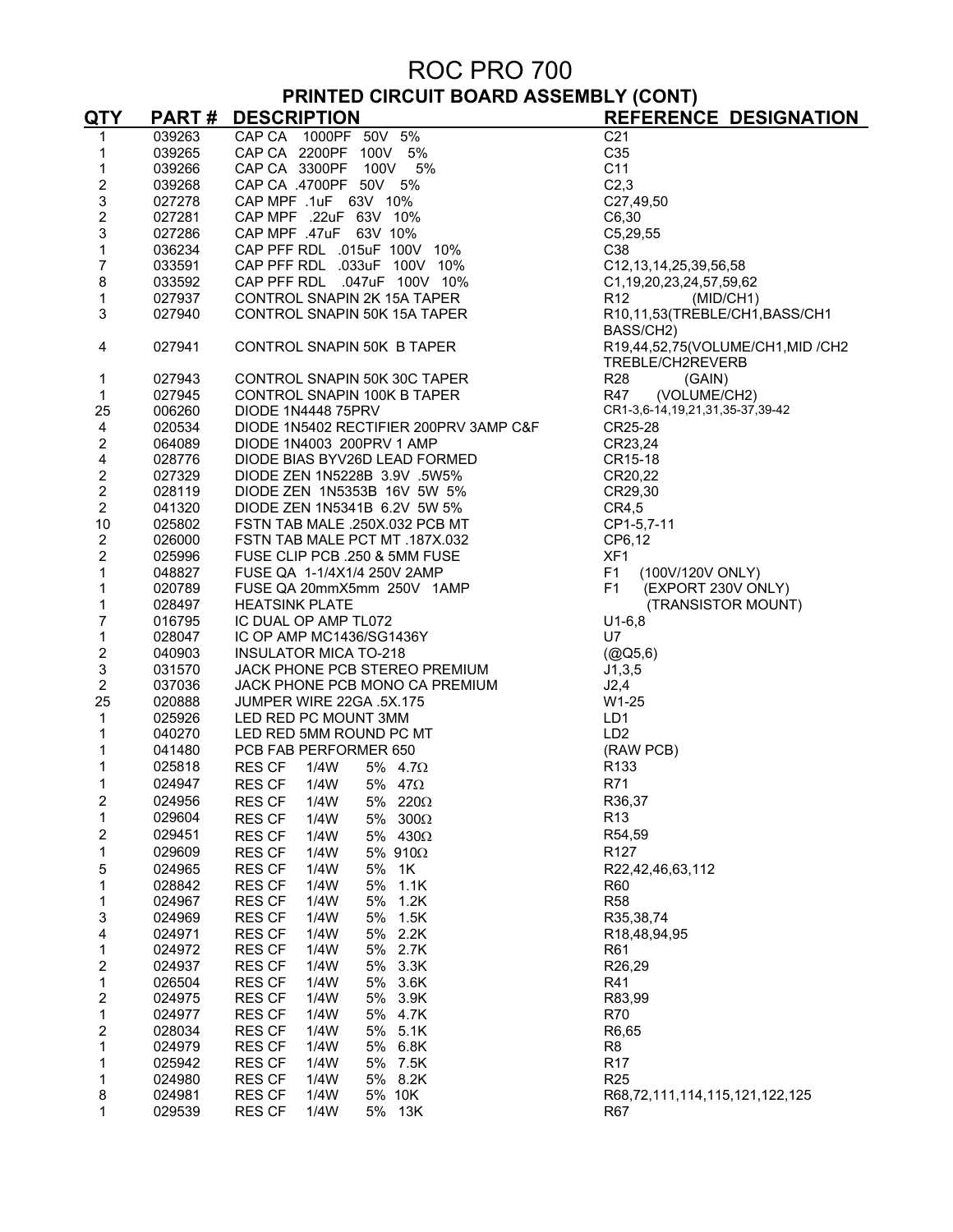# ROC PRO 700 **PRINTED CIRCUIT BOARD ASSEMBLY (CONT)**

| <u>QTY</u>              | <b>PART#</b> | <b>DESCRIPTION</b>                       | <b>REFERENCE DESIGNATION</b>                |
|-------------------------|--------------|------------------------------------------|---------------------------------------------|
| $\overline{2}$          | 024985       | <b>RES CF</b><br>15K<br>1/4W<br>5%       | R3,5                                        |
| 6                       | 024987       | <b>RES CF</b><br>1/4W<br>5% 22K          | R9, 14, 23, 24, 40, 49                      |
| $\overline{\mathbf{c}}$ | 024988       | <b>RES CF</b><br>1/4W<br>5% 27K          | R84,86                                      |
| $\overline{7}$          | 024993       | 5% 47K<br><b>RES CF</b><br>1/4W          | R27,43,45,51,80,81,82                       |
| 1                       | 028990       | 5% 51K<br><b>RES CF</b><br>1/4W          | R66                                         |
| 1                       | 026507       | <b>RES CF</b><br>5% 62K<br>1/4W          | <b>R50</b>                                  |
| $\overline{\mathbf{c}}$ | 029613       | 5% 91K<br><b>RES CF</b><br>1/4W          | R20,21                                      |
| 5                       | 024997       | <b>RES CF</b><br>1/4W<br>5% 100K         | R31,57,64,69,128                            |
| $\overline{c}$          | 025058       | 5% 180K<br><b>RES CF</b><br>1/4W         | R <sub>15</sub> ,30                         |
| 4                       | 025059       | 5% 220K<br><b>RES CF</b><br>1/4W         | R <sub>16</sub> , 55, 73, 78                |
| 3                       | 025065       | 1/4W<br>5% 470K<br><b>RES CF</b>         | R56,79,130                                  |
| $\overline{\mathbf{c}}$ | 028018       | <b>RES CF</b><br>1/4W<br>5% 510K         | R4,7                                        |
| $\overline{c}$          | 025067       | 5% 680K<br>1/4W<br><b>RES CF</b>         | R85,132                                     |
| $\mathbf{1}$            | 029617       | 5% 750K<br><b>RES CF</b><br>1/4W         | R1                                          |
| 14                      | 025069       | <b>RES CF</b><br>1/4W<br>5% 1M           | R2,39,76,77,113,116-119,123,124,131,134,135 |
| 1                       | 025084       | 5% 10M<br><b>RES CF</b><br>1/4W          | R <sub>129</sub>                            |
| 3                       | 031767       | 1/2W<br>5% $15\Omega$<br><b>RES CF</b>   | R62,103,104                                 |
| 1                       | 026493       | <b>RES CF</b><br>1/2W<br>5% 2.7K         | R <sub>126</sub>                            |
| 1                       | 026549       | <b>RES CF</b><br>1/2W<br>5% 1.5K         | R <sub>109</sub>                            |
| 1                       | 028045       | 1W 5%<br>220 $\Omega$<br><b>RES FILM</b> | <b>R87</b>                                  |
| 2                       | 028030       | <b>RES FILM</b><br>1W<br>5% 680 $\Omega$ | R88,89                                      |
| $\mathbf{1}$            | 029722       | 1W 5%<br><b>RES FILM</b><br>1K           | R <sub>110</sub>                            |
| 3                       | 027346       | FES FILM 1W 5% 1.2K                      | R <sub>100</sub> , 101, 102                 |
| $\frac{2}{2}$           | 028029       | RES FILM 1W 5% 1.5K                      | R90,91                                      |
|                         | 037354       | RES CF 1W 5% 4.7K                        | R92,93                                      |
| $\mathbf{1}$            | 027478       | RES WW BT<br>5W 10% .22 $\Omega$         | <b>R98</b>                                  |
| $\overline{\mathbf{c}}$ | 028028       | RES WW BT<br>5W 10% .47Ω                 | R96,97                                      |
| $\overline{7}$          | 041256       | 5W 10% 470 $\Omega$<br><b>RES WW</b>     | R32-34, 105-108                             |
| $\overline{\mathbf{c}}$ | 027638       | SCRW TF 4-40X3/8 HWHS ZI                 | (Q5, 6)                                     |
| $\overline{2}$          | 032908       | SCRW TF 6-32X3/8 PHP ZI                  | (HEATSINK TO PCB MOUNT)                     |
| 1                       | 029167       | SOCKET TUBE 9 PIN PCB MOUNT              | XV <sub>1</sub>                             |
| 1                       | 028091       | SWITCH PUSH SLFLK SHORT STROKE DPDT      | S <sub>2</sub><br>(CHANNEL SELECT)          |
| 1                       | 038652       | SWITCH SLIDE 4P3T                        | S <sub>1</sub><br>(LEVEL)                   |
| 1                       | 028503       | THERMISTOR 10 $\Omega$ 5AMP C60-11       | TH <sub>1</sub>                             |
| 1                       | 013341       | TUBE VACUUM 7025-12AX7                   | V <sub>1</sub>                              |
| $\overline{c}$          | 028169       | WSHR SHLDR NYL 5/32X1/4                  | (QQ5, 6)                                    |
| $\mathbf{1}$            | 041465       | XSTR N-CHNL J-FET J113 TO-92             | Q <sub>3</sub>                              |
| 3                       | 014689       | XSTR N-CHNL J-FET J111 TO-92             | Q1,2,4                                      |
| 1                       | 016739       | XSTR NPN 2N4401 TO-92                    | Q7                                          |
| 1                       | 028114       | XSTR NPN TIP142 TO-218AC                 | Q <sub>5</sub>                              |
| 1                       | 028115       | XSTR PNP TIP147 TO-218AC                 | Q <sub>6</sub>                              |

### **CHASSIS ASSEMBLY**

| QTY | <b>PART#</b> | <b>DESCRIPTION</b>                 | <b>REFERENCE DESIGNATION</b> |
|-----|--------------|------------------------------------|------------------------------|
|     | 050318       | CHS ASSY ROC PRO 700 120V          | (COMPLETE CHASSIS)           |
|     | 021709       | BUSHING SR 437X.602X13/32 BLK      | (@ SPEAKER CABLE)            |
|     | 026038       | BUSHING SR .625X.062X37/64 BLK     | (@ POWER CABLE 100V/120V)    |
|     | 010401       | BUSHING SR 625X 125X37/64 WHT 230V | (@ POWER CABLE 230V)         |
|     | 026116       | BUSHING SR .500X.063X7/16 BLK      | (@ REVERB CABLE)             |
|     | 026527       | CABLE ASSY POWER W/.187 TABS       | (100V/120 ONLY)              |
|     | 026528       | CABLE ASSY POWER 230V W/.187 TABS  | (POWER CABLE 230V EXPORT)    |
|     | 036479       | CABLE ASSY POWER AUST. W/.187 TABS | (240V AUSTRALIA ONLY)        |
|     | 028560       | <b>END BELL XFMR 85W</b>           |                              |
|     | 028499       | <b>HEATSINK BAR</b>                | (COUPLER TO CHASSIS)         |
| 10  | 019798       | KNOB ROTARY SS                     |                              |
|     | 028591       | NUT ACORN 8-32                     | (TRANSFORMER MOUNT)          |
|     | 050315       | PANEL FRONT ROC PRO 700            |                              |
|     | 050316       | PANEL REAR ROC PRO 700             |                              |
|     | 028500       | SCRW TF 8-32X3/4 HWH SLTD ZI       | (CHASSIS TO HEATSINK MOUNT)  |
|     | 028937       | SCRW TF 6-32X5/8 PHPZI ROLOK       | (PCB TO CHASSIS MOUNT)       |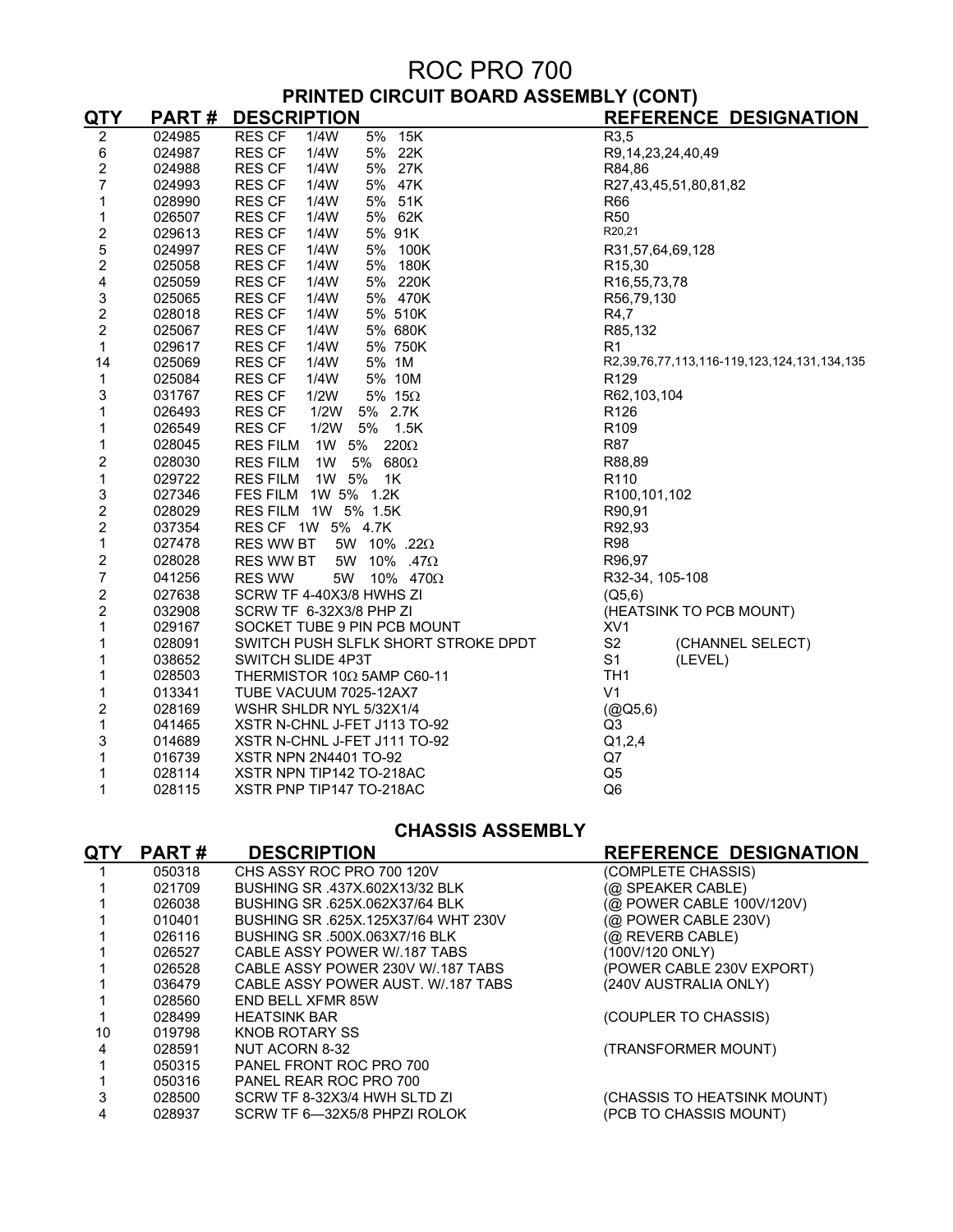## ROC PRO 700 **CHASSIS ASSEMBLY (CONT)**

| <b>QTY</b> | <b>PART#</b> | <b>DESCRIPTION</b>                | <b>REFERENCE DESIGNATION</b> |
|------------|--------------|-----------------------------------|------------------------------|
|            | 025935       | SWITCH POWER DPST                 | 120V DOMESTIC ONLY           |
|            | 039287       | SWITCH POWER DPST .187 TAB GLOBAL | (EXPORT ONLY)                |
| <b>REF</b> | 016420       | TUBING SHRINK 1-1/2 BLK           | (VACUUM TUBE MOUNT)          |
| 4          | 030007       | WSHR LCK INTL 8X.330X.02 ZI       | (TRANSFORMER MOUNT)          |
|            | 027668       | XFMR PWR 120V 85A                 | (120 DOMESTIC ONLY)          |
|            | 039357       | XFMR PWR EXP 230V                 | (100V/230V EXPORT ONLY)      |

## **CABINET ASSEMBLY**

| QTY            | <b>PART#</b> | <b>DESCRIPTION</b>                  | REFERENCE DESIGNATION    |
|----------------|--------------|-------------------------------------|--------------------------|
|                | 050254       | CAB ASSY ROC PRO 700/DLX 112+       | (COMPLETE CABINET)       |
|                | 022491       | CLAMP CABLE NYL SCRW MNT 5/16       | (@REVERB CABLE)          |
| 4              | 026566       | CORNER 2 HOLE W/ TAB NI             |                          |
| $\overline{2}$ | 026568       | <b>CORNER 3 HOLE NI</b>             |                          |
| 4              | 029821       | EYELET RFLNGD .215 OD X.315L        | (@REVERB PAN)            |
| 4              | 019276       | <b>GLIDE CAB 1.24X.335NI</b>        | (STEEL ONLY, NO INSERT)  |
| 4              | 019275       | <b>GLIDE CUSHION INSERT</b>         | (RUBBER ONLY)            |
|                | 050335       | <b>GRILLE ROC PRO 700</b>           | (COMPLETE GRILLE)        |
|                | 027846       | HANDLE 9.25" NO LOGO                | (RUBBER ONLY, NO INSERT) |
| 2              | 019279       | HANDLE CAP 2-3/16 NI                | (HANDLE MOUNT)           |
|                | 032524       | <b>INSERT HANDLE</b>                | (SPRING STEEL)           |
|                | 047600       | NAMEPLATE LOGO BLACK                |                          |
| 4              | 050311       | NUT 2-56 NYLON INSERT 2CNME-2       | (LOGO MOUNT)             |
| 8              | 021972       | NUT T 10-32X3/4 STR 3 PRNG BLX      | (HANDLE/SPEAKER MOUNT)   |
|                | 028055       | REVERB UNIT 800 $\Omega$ 8EB2C1B DN |                          |
| 10             | 026571       | <b>SCRW CORNER MOUNTING</b>         |                          |
| 4              | 022244       | SCRW M 10-32X1-1/8 OHP NI           | (HANDLE MOUNT)           |
| 4              | 026577       | SCRW M 10-32X1 PHP BLX              | (SPEAKER MOUNT)          |
| 6              | 036199       | SCRW M 8-32X1-3/16 OHP BLX WX       | (CHASSIS MOUNT)          |
| 5              | 029828       | SCRW PB 8X3/4 PHP ZI                | (REVERB PAN MOUNT)       |
| 8              | 011678       | SCRW SMA 8X1-1/2 OPH BLX            | (GRILLE MOUNT)           |
| 4              | 050312       | SCRW M 2-56X3/8 FHP NI              | (LOGO MOUNT)             |
| 4              | 026652       | SCRW WOOD 8X1 FH                    | (GLIDE MOUNT)            |
| 8              | 050317       | STANDOFF RUBBER .75 DIA X.77        | (GRILLE MOUNT)           |
|                | 025923       | SPEAKER 12" 8 $\Omega$ 75 WATT      |                          |
| 12             | 029527       | WSHR FNSH 8-5/8 FLNGD BLX WX        | (CHASSIS/GRILLE MOUNT)   |
|                |              |                                     |                          |

### **FOOTSWITCH ASSEMBLY**

| <b>QTY</b> | <b>PART#</b> | <b>DESCRIPTION</b>             | <b>REFERENCE DESIGNATION</b> |
|------------|--------------|--------------------------------|------------------------------|
|            | 028122       | FTSW ASSY 2 BTTN REVERB F/LOGO | (COMPLETE FOOTSWITCH)        |
|            | 028895       | CABLE ASSY FTSW RT ANG 12'     |                              |
| 2          | 006260       | DIODE 1N4448 SIGNAL BENT       | CR1.2                        |
|            | 037036       | JACK PHONE PCB MONO CA PREMIUM | J1                           |
|            | 028039       | LED RED 5X5XMM SLB-55VR3       | LD1.2                        |
|            | 028448       | PCB ASSY FTSW 2 BUTTON         |                              |
| 8          | 028889       | SCRW SMB 6X1/4 PHP             | (END CAP MOUNT)              |
| 2          | 03492        | 1SPACER RND NYL .147X.250X.780 |                              |
| 2          | 028714       | SWITCH PUSH SPDT               |                              |
| 2          | 031899       | WSHR NYL .485X.775X.150 TK     |                              |

## **MISCELLANEOUS**

**REFERENCE DESIGNATION** 

| QTY PART# | <b>DESCRIPTION</b>           |
|-----------|------------------------------|
| 050367    | MANUAL OWNERS ROC PRO 700    |
| 050377    | SCHEM REDU W/SVC ROC PRO 700 |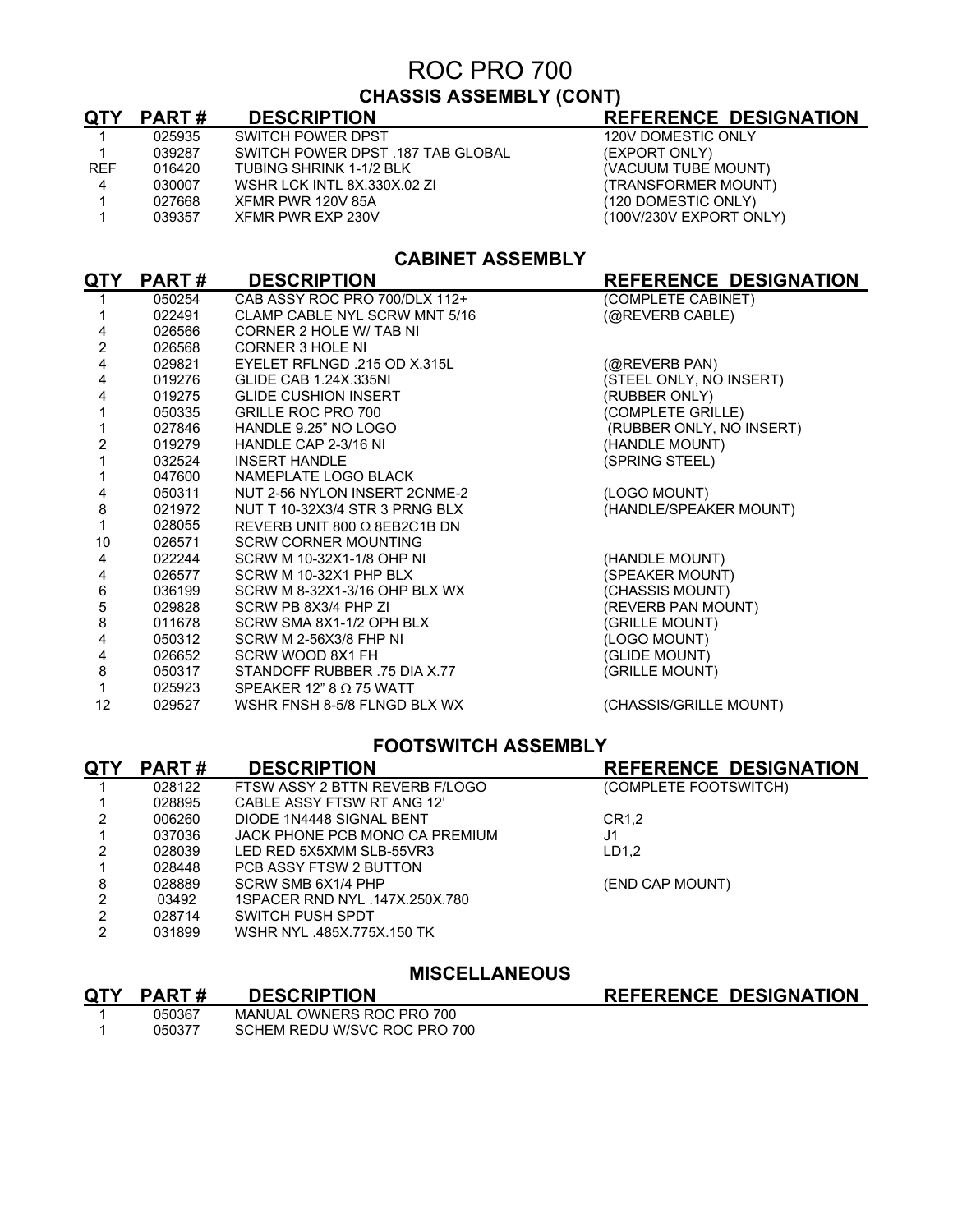